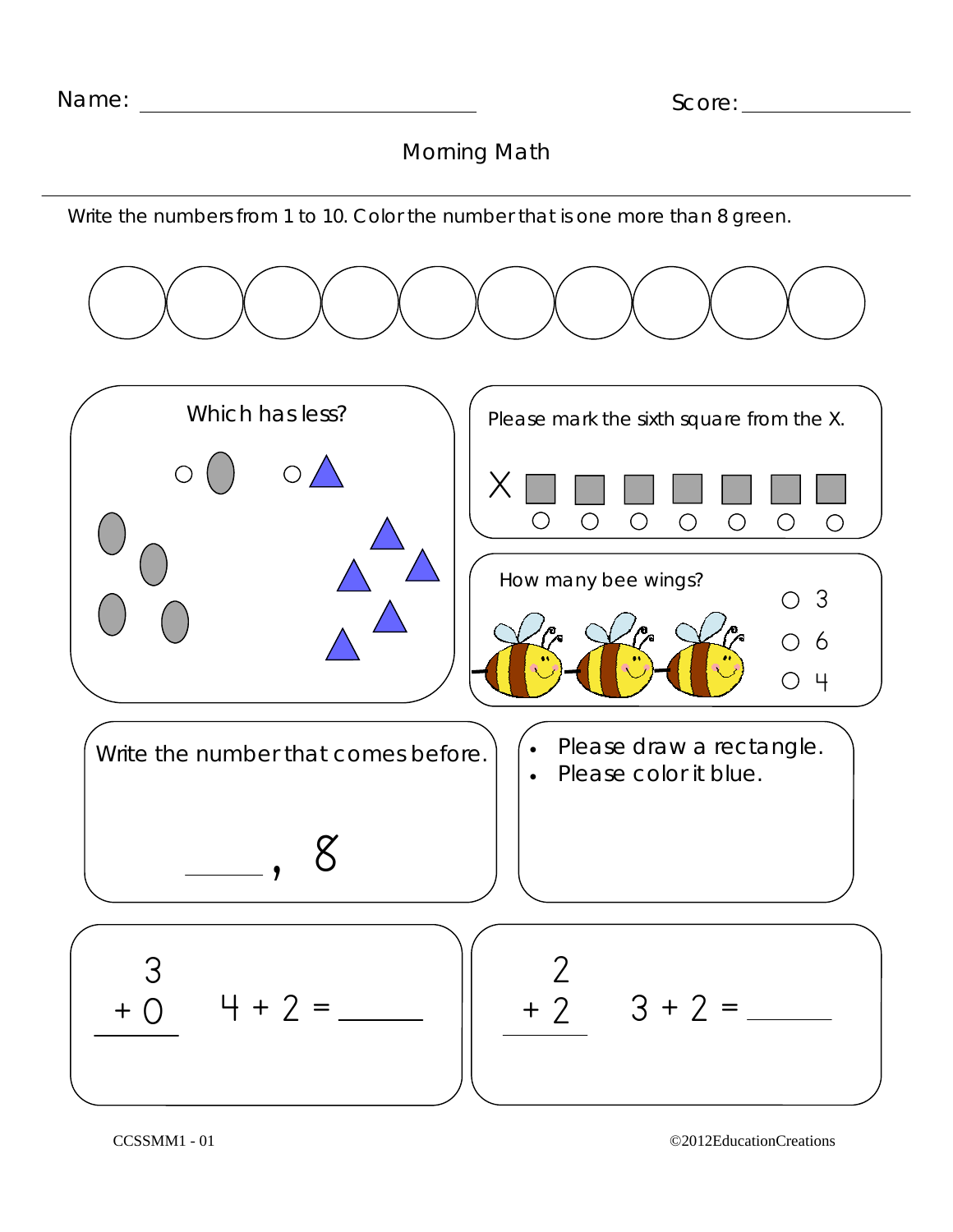Write the numbers from 1 to 10. Color the number that is one less than 5 blue.

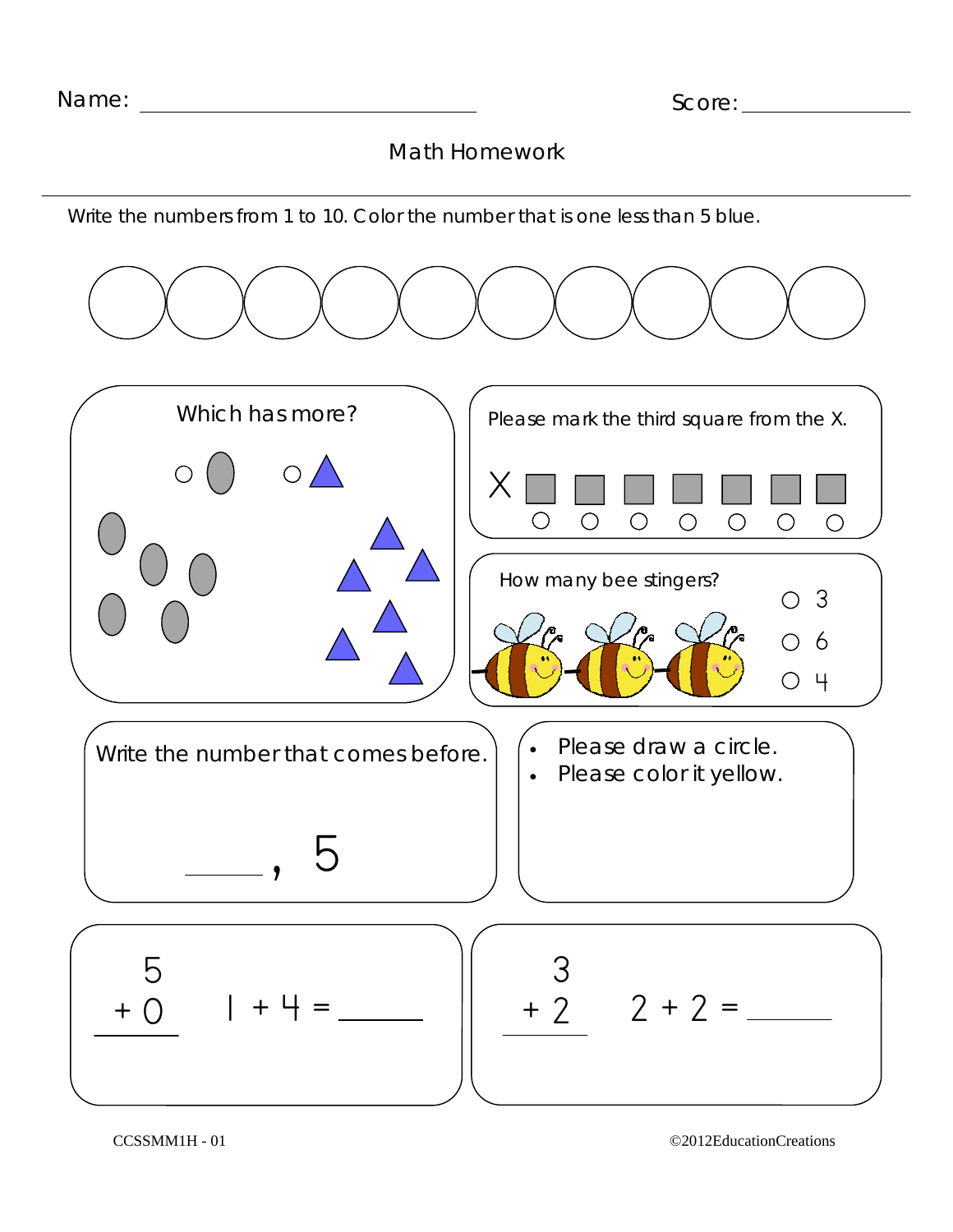Morning Math

Write the numbers from 1 to 10. Color the number that comes between 3 and 5 red.



CCSSMM1 - 02 ©2012EducationCreations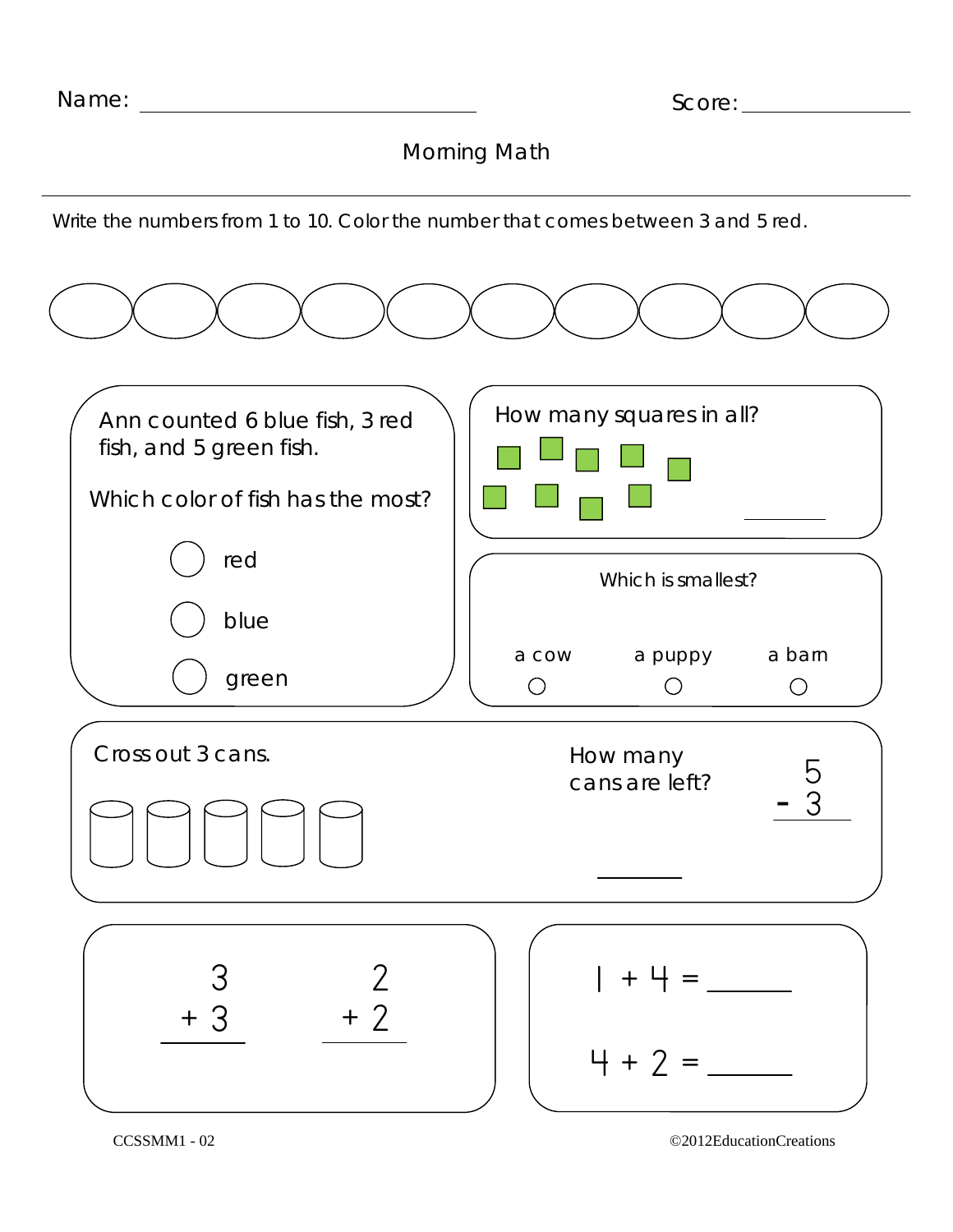Write the numbers from 1 to 10. Color the number that comes between 7 and 9 blue.



CCSSMM1H - 02 ©2012EducationCreations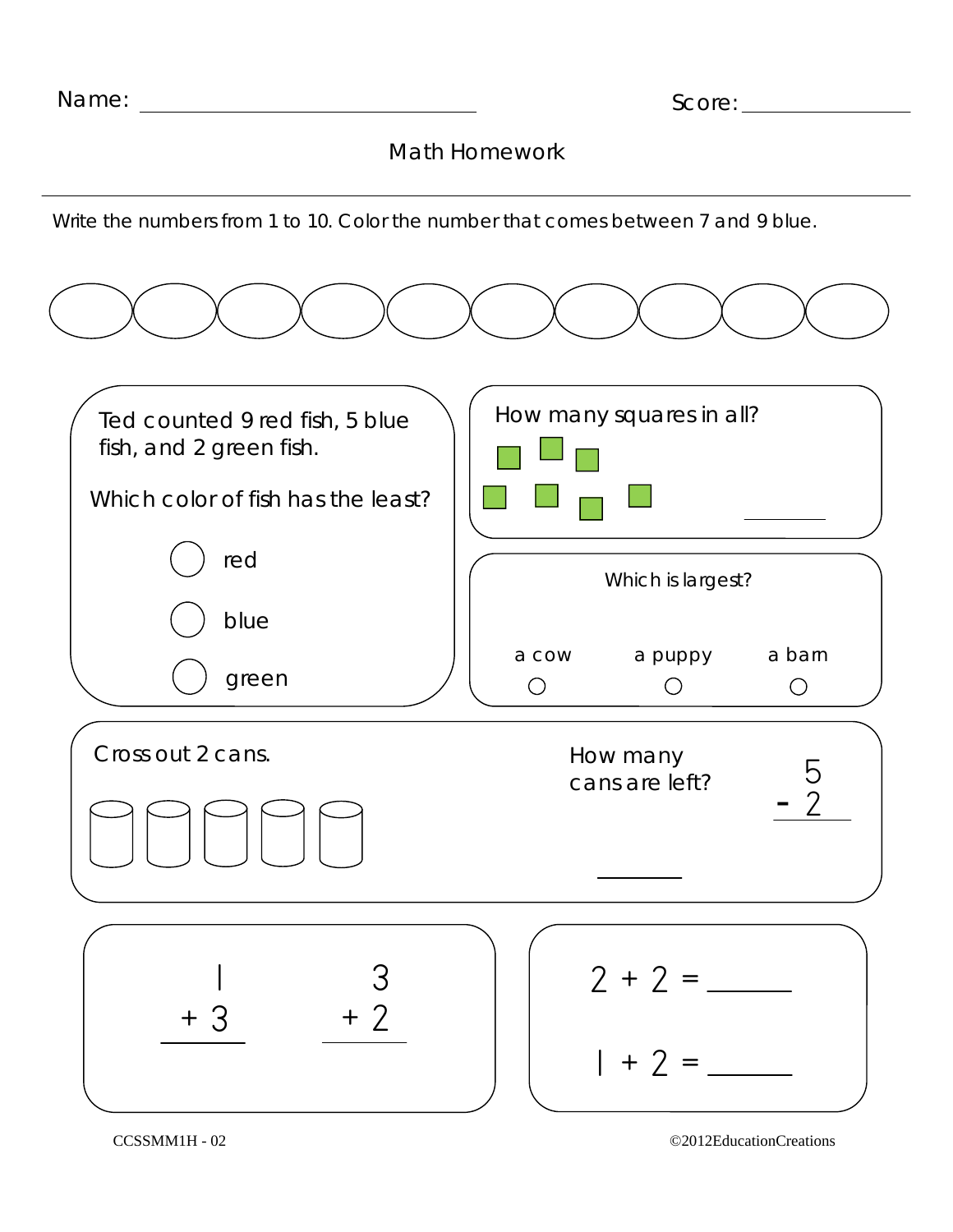## Morning Math

Please continue counting. Color the number 9 blue.

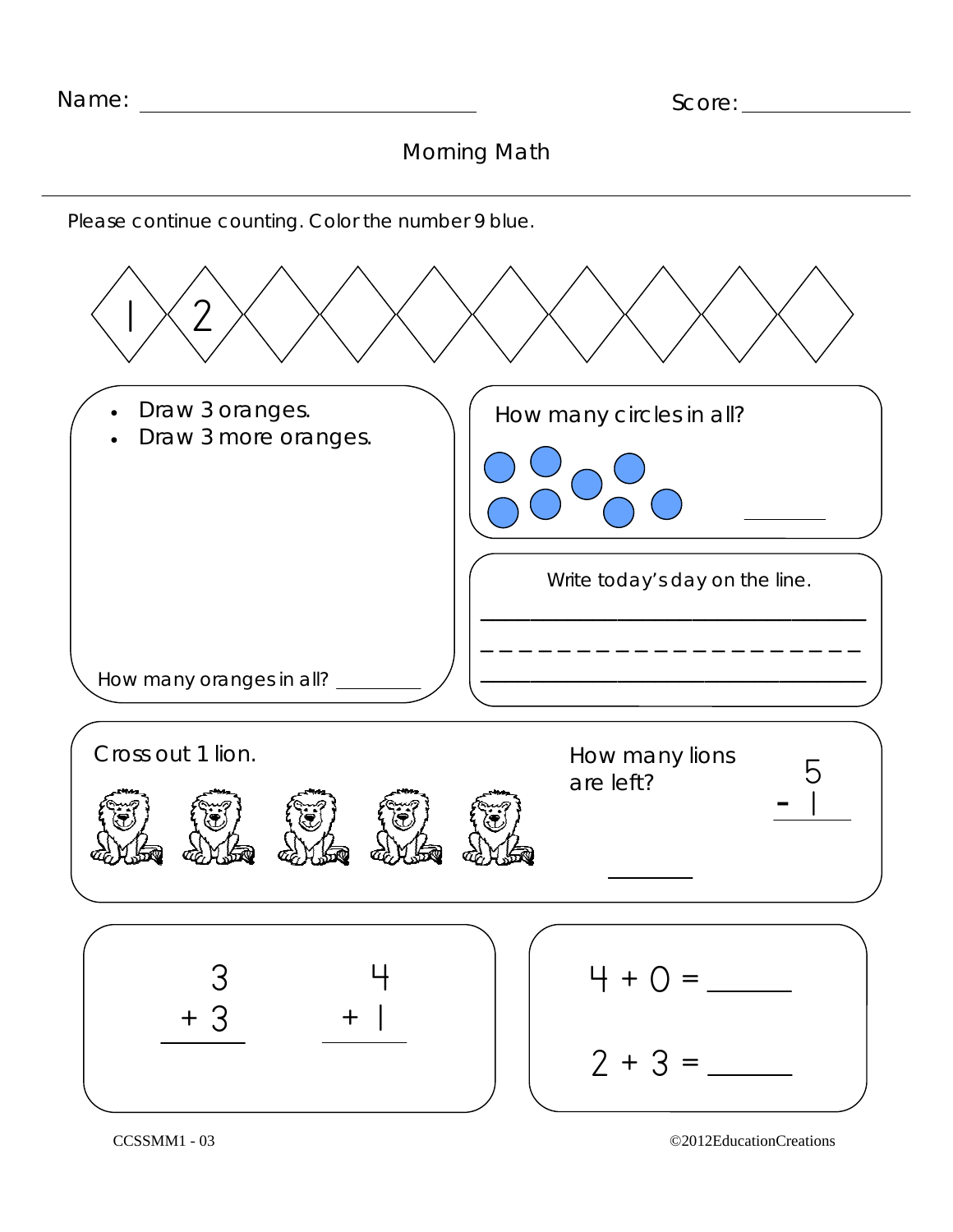Please continue counting. Color the number 7 yellow.



CCSSMM1H - 03 ©2012EducationCreations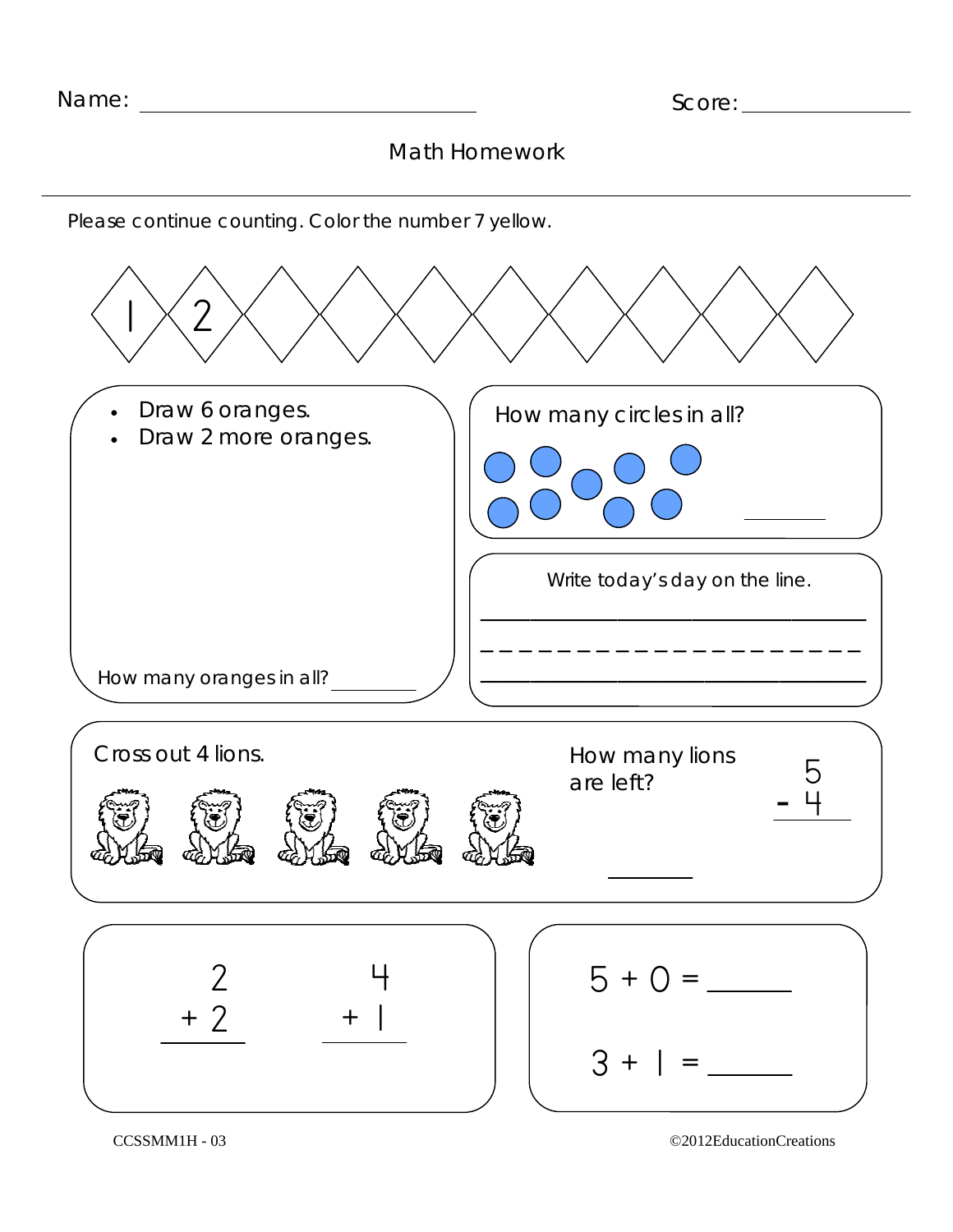| Name: |  |
|-------|--|
|-------|--|

Morning Math

Write the numbers from 11 to 20. Color the number that comes after 12 green.



CCSSMM1- 04 ©2012EducationCreations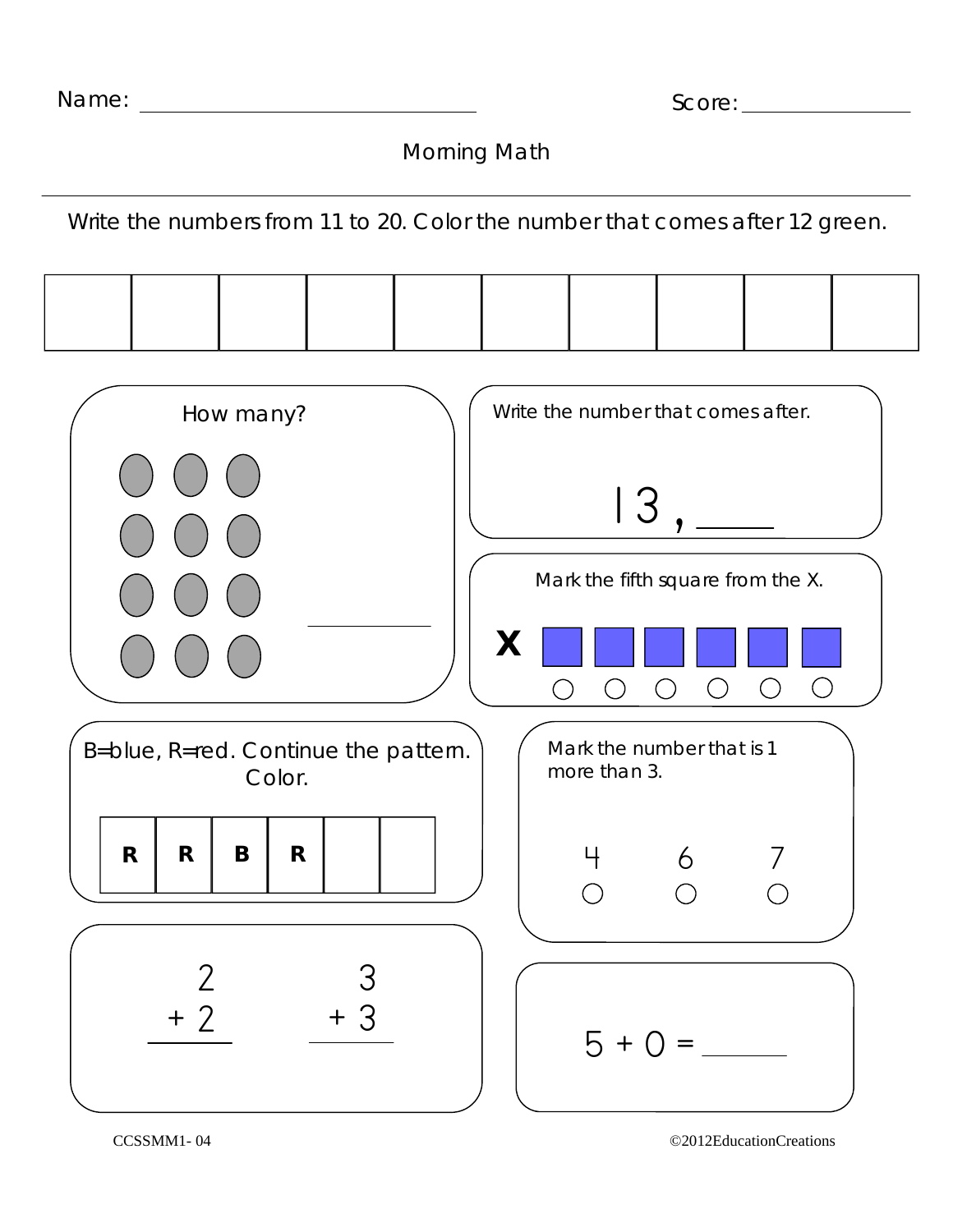| Name: |  |
|-------|--|
|-------|--|

Math Homework

Write the numbers from 11 to 20. Color the number that comes before 15 red.



CCSSMM1H- 04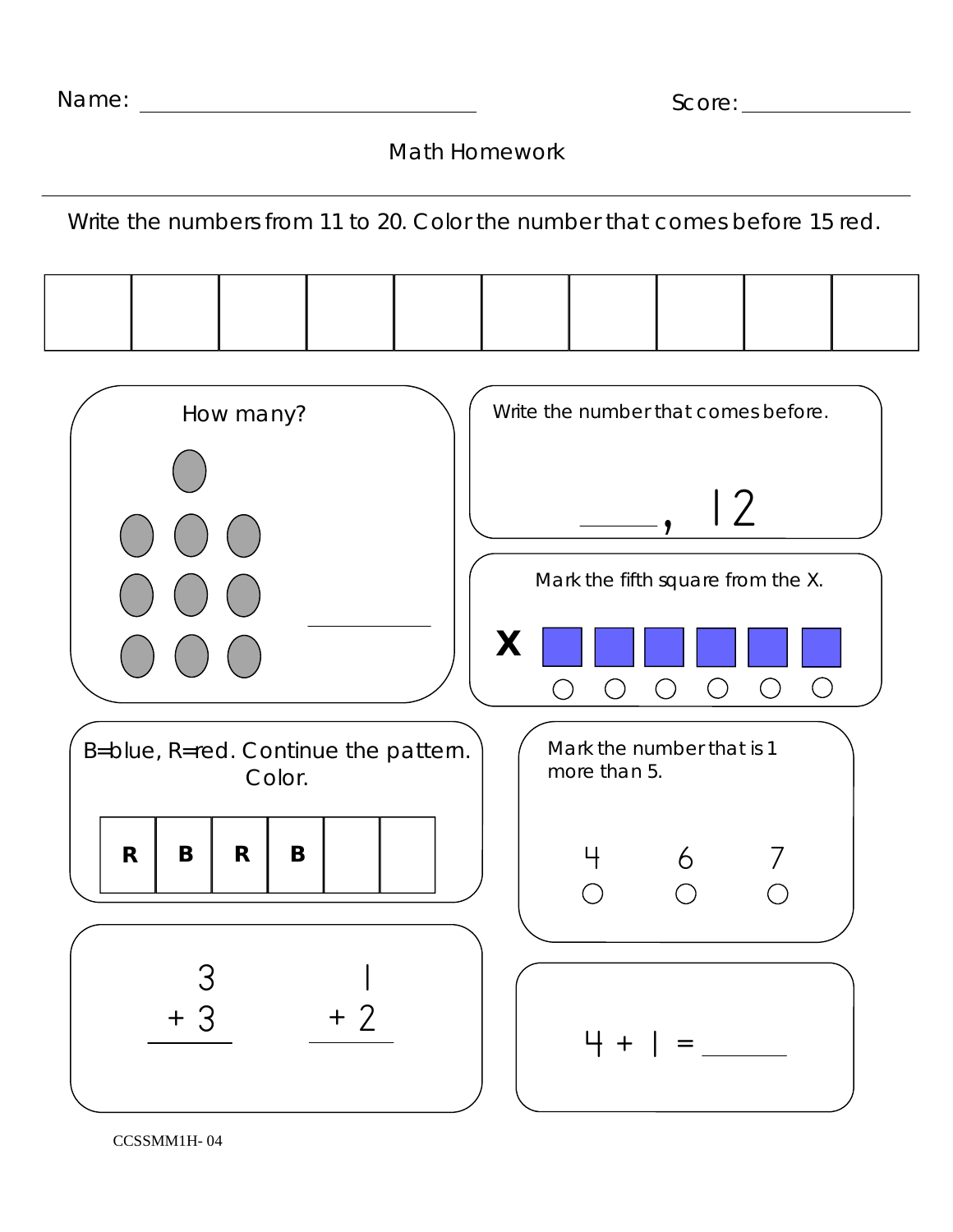## Morning Math Test